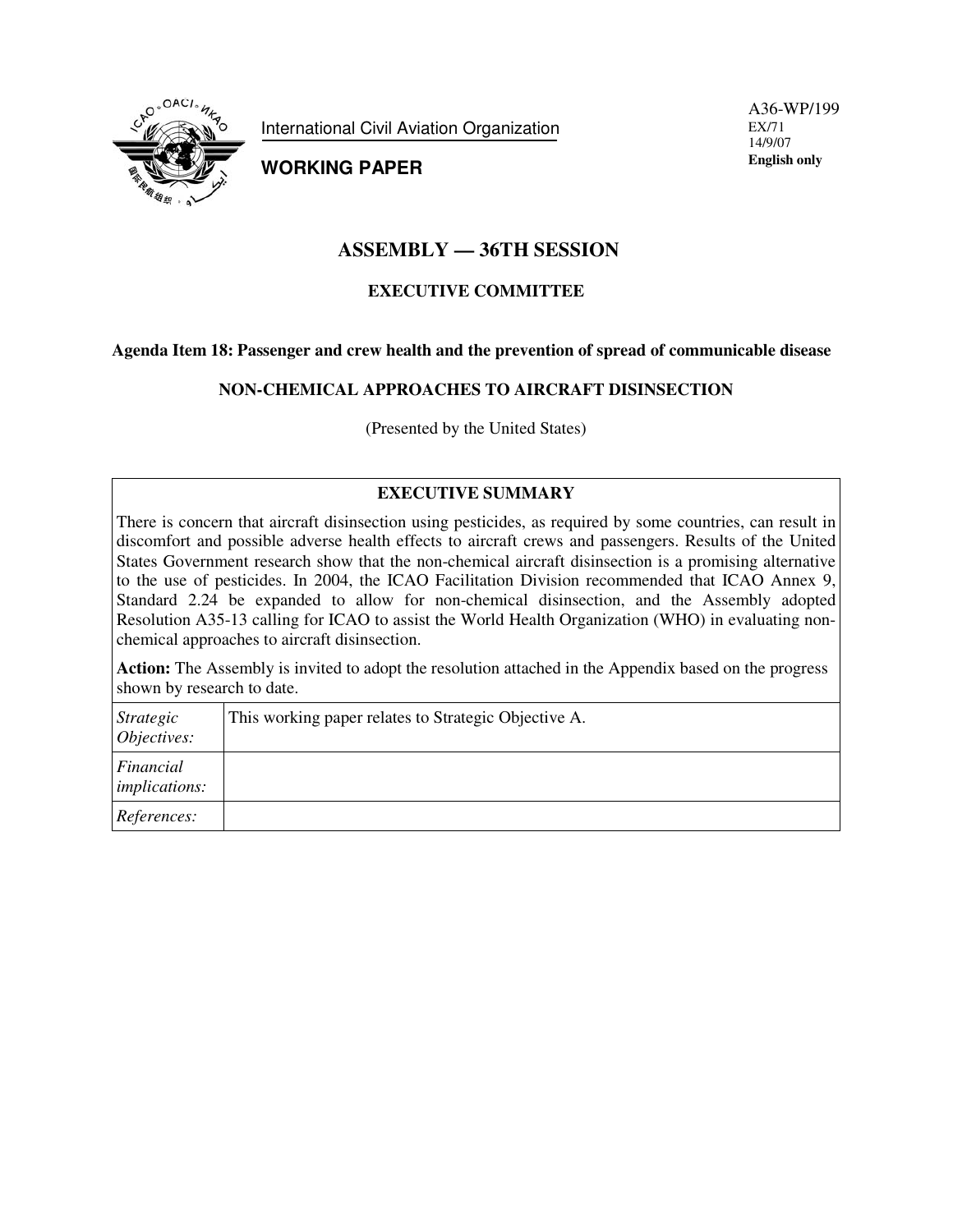# 1. **INTRODUCTION**

1.1 There is concern that aircraft disinsection using pesticides, as required by some countries, can result in discomfort and possible adverse health effects to aircraft crews and passengers. Although the number of countries requiring disinsection has been declining, recent outbreaks of vector-borne diseases, e.g. the Zika virus in Guam, the Chikungunya virus in much of the Indian Ocean basin, and Rift Valley fever in the Horn of Africa, serve as a warning that we need to continue our vigilance in preventing the introduction of vector-borne diseases.

1.2 Accordingly, the United States Government initiated research into alternative approaches for disinsecting aircraft. The results of the research show that the non-chemical aircraft disinsection is a promising alternative to the use of pesticides for disinsection of the cabin and flight deck.

# 2. **DISCUSSION**

2.1 Studies conducted by a United States laboratory found the use of a curtain of air at the airplane passenger doors and netting at the service doors to be at least as efficacious as pesticide-based disinsection of aircraft. Moreover, with non-chemical disinsection, there is no possibility of misapplication of pesticides that may result in possible risk to humans or the environment, and there is no evidence of any adverse health effects from exposure to the moving air currents characteristic of air curtains.

2.2 For those Contracting States in which pesticide registration and application is controlled, non-chemical disinsection may also prove to be more feasible from a cost-benefit and risk-mitigation perspective than pesticide-based disinsection.

2.3 In 2004, the ICAO Facilitation Division recommended that ICAO Annex 9, Standard 2.24 be expanded to allow for non-chemical disinsection, and the Assembly adopted Resolution A35-13 calling for ICAO to assist the WHO in evaluating non-chemical approaches to aircraft disinsection and to encourage the exploration of non-chemical approaches to aircraft disinsection of the cabin and flight deck.

— — — — — — — —